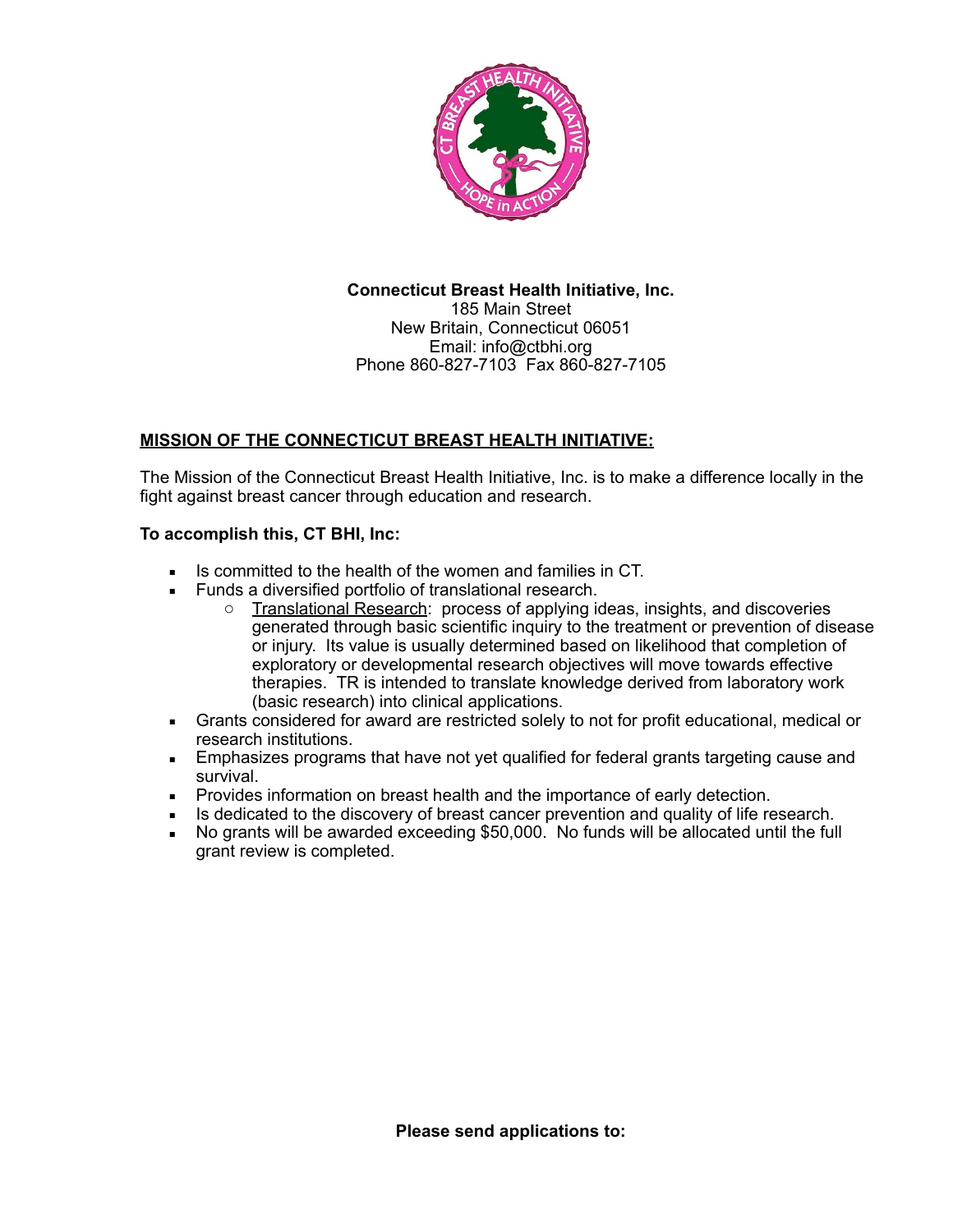#### **Grants Committee Chair Connecticut Breast Health Initiative, Inc. 185 Main Street New Britain, Connecticut 06051**

# **Application Requirements:**

#### **1. The cover page includes:**

- Organization name, address, phone number, and email address
- Project/Program name<br>• Purpose and significane
- Purpose and significance of the project/program
- Anticipated total cost of the project/program
- Amount requested (List other sources of funding)<br>• Executive summary of project/program
- Executive summary of project/program<br>• Executive director name address phore
- Executive director, name address, phone number, and email address
- Contact person, name address, phone number, and email address

## **2. Criteria for Evaluation of All Research Applications:**

- Background of the project/program:
- Significant Purpose: Does this study address an important problem.<br>• Scope of services:
- Scope of services:
- Measured goals:
- Project/Program Objectives and Action Plans: (Include personnel, materials, and etc.)
- Evaluation Plan:
- Budget for the current project/program:<br>• Unique aspects of project/program:
- Unique aspects of project/program:
- **3. Attachments One copy of each of the items below should be sent with your grant application:**
	- List three people who can provide professional references
	- Board of Directors, list with addresses and affiliations
	- Organizations current operating budget and most recent audit
	- Proof of Nonprofit status (501c3 determination letter)
	- Nondiscrimination certificate signed

#### **Terms:**

The term of each CT BHI Award is **one year.**

The project/program must be **directly related to breast cancer research or education**.

#### **Conditions:**

The Project/Program Director and the Grantee Institution are required to acknowledge a Grant Agreement on accepting the grant.

An interim report will be provided within six months of the start date.

A final report will be submitted within one month of the end date.

CT BHI encourages publication in scholarly journals.

CT BHI must be notified of any changes or additional funding from other sources.

CT BHI reserves the right to share in the intellectual property rights and any resulting financial benefits that result from research funded by the CT Breast Health Initiative, Inc.

#### **Funding:**

Completed grant application must be submitted by August 1, 2022. Please mail via USPS mail 12 hard copies of the grant proposal itself and 1 copy of the attachments listed above in number 3 – **no email applications accepted** – to the CT BHI office at the above address. The CT BHI Board of Directors and independent reviewers will review applications and announce awards.